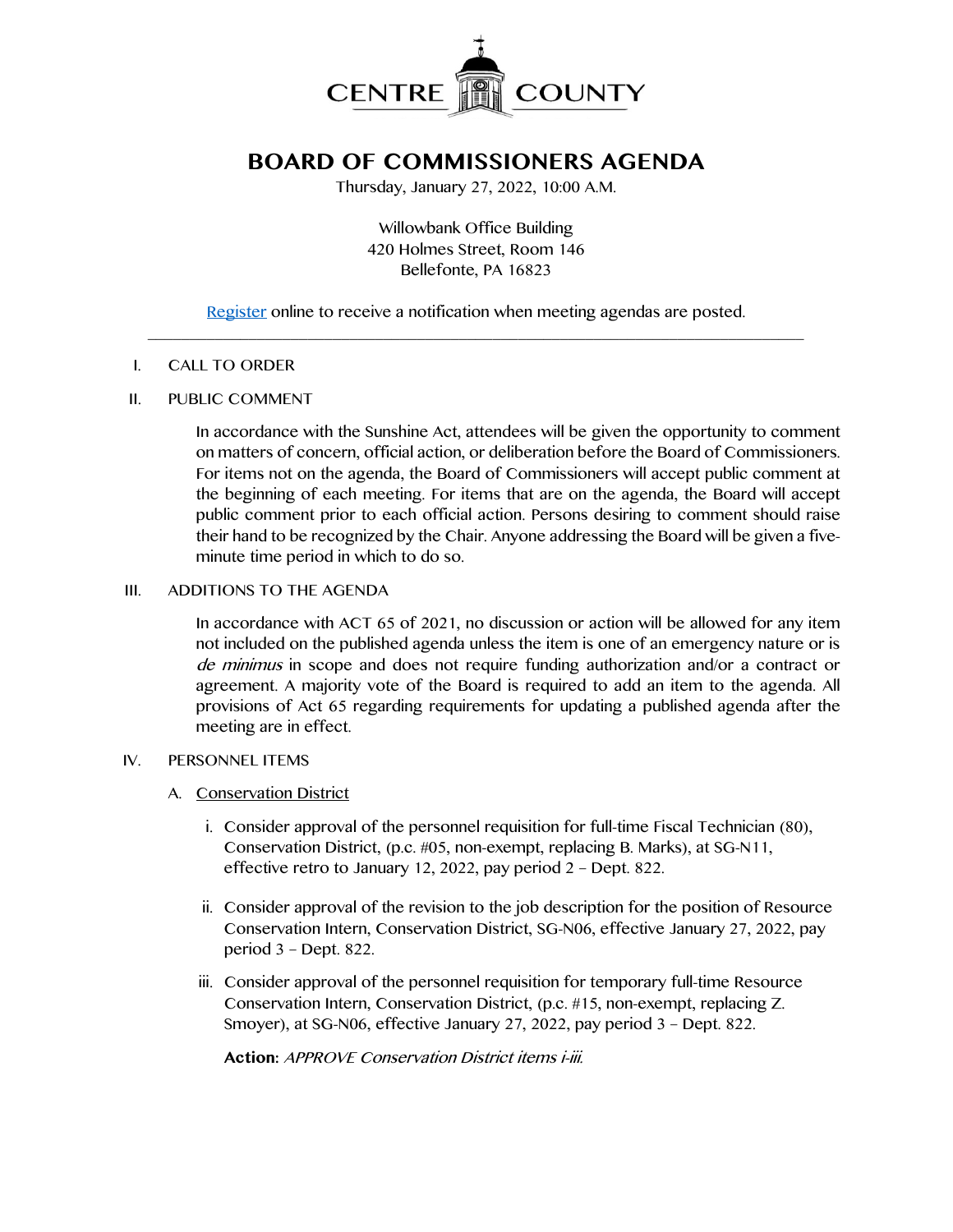# B. Correctional Facility

- i. Consider approval of the personnel requisition for full-time Corrections Officer, Correctional Facility, (p.c. #44, non-exempt, replacing J. Scarborough), at SG-N10, effective retro to January 13, 2022, pay period 2 – Dept. 333.
- ii. Consider approval of the appointment for Dakota D. Keegan, to full-time Corrections Officer, Correctional Facility, (p.c. #17, non-exempt, replacing S. Rodriguez), at SG-N10X(01)--\$17.50/hour, effective February 7, 2022, pay period 4. Conditional upon satisfactory completion of pre-employment requirements. Salary budget savings for 2022 \$4,199, annualized salary impact for 2023 \$1,498 - Dept. 333.
- iii. Consider approval of the appointment for Patrick W. Stagi, to full-time Corrections Officer, Correctional Facility, (p.c. #20, non-exempt, replacing S. Posey), at SG-N10A(02)--\$18.00/hour, effective February 7, 2022, pay period 4. Conditional upon satisfactory completion of pre-employment requirements. Salary budget savings for 2022 \$6,890, annualized salary savings for 2023 \$3,494 - Dept. 333.
- iv. Consider approval of the appointment for Brooke Poorman, to full-time Corrections Officer, Correctional Facility, (p.c. #40, non-exempt, replacing S. Shay), at SG-N10X(01)--\$17.50/hour, effective February 7, 2022, pay period 4. Conditional upon satisfactory completion of pre-employment requirements. Salary budget savings for 2022 \$3,897, annualized salary impact for 2023 \$1,498 - Dept. 333.
- v. Consider approval of the appointment for Darrin Weidel, to full-time Corrections Officer, Correctional Facility, (p.c. #44, non-exempt, replacing J. Scarborough), at SG-N10A(02)--\$18.00/hour, effective February 7, 2022, pay period 4. Conditional upon satisfactory completion of pre-employment requirements. Salary budget savings for 2022 \$3,459, annualized salary savings for 2023 \$1,872 - Dept. 333.
- vi. Consider approval of the appointment for Dillon Doreschenko, to full-time Corrections Officer, Correctional Facility, (p.c. #60, non-exempt, replacing J. Decker), at SG-N10X(01)--\$17.50/hour, effective February 7, 2022, pay period 4. Conditional upon satisfactory completion of pre-employment requirements. Salary budget savings for 2022 \$2,424, annualized salary impact for 2023 \$1,498 - Dept. 333.
- vii. Consider approval of the appointment for Erin Vangorder, to full-time Corrections Officer, Correctional Facility, (p.c. #72, non-exempt, replacing B. Port), at SG-N10X(01)--\$17.50/hour, effective February 7, 2022, pay period 4. Conditional upon satisfactory completion of pre-employment requirements. Salary budget savings for 2022 \$1,406, annualized salary impact for 2023 \$1,498 - Dept. 333.
- viii. Consider approval of the appointment for Crystal A. Miller, to full-time Corrections Officer, Correctional Facility, (p.c. #80, non-exempt, replacing B. Hoffman), at SG-N10X(01)--\$17.50/hour, effective February 7, 2022, pay period 4. Conditional upon satisfactory completion of pre-employment requirements. Salary budget savings for 2022 \$4,802, annualized salary impact for 2023 \$1,498 - Dept. 333.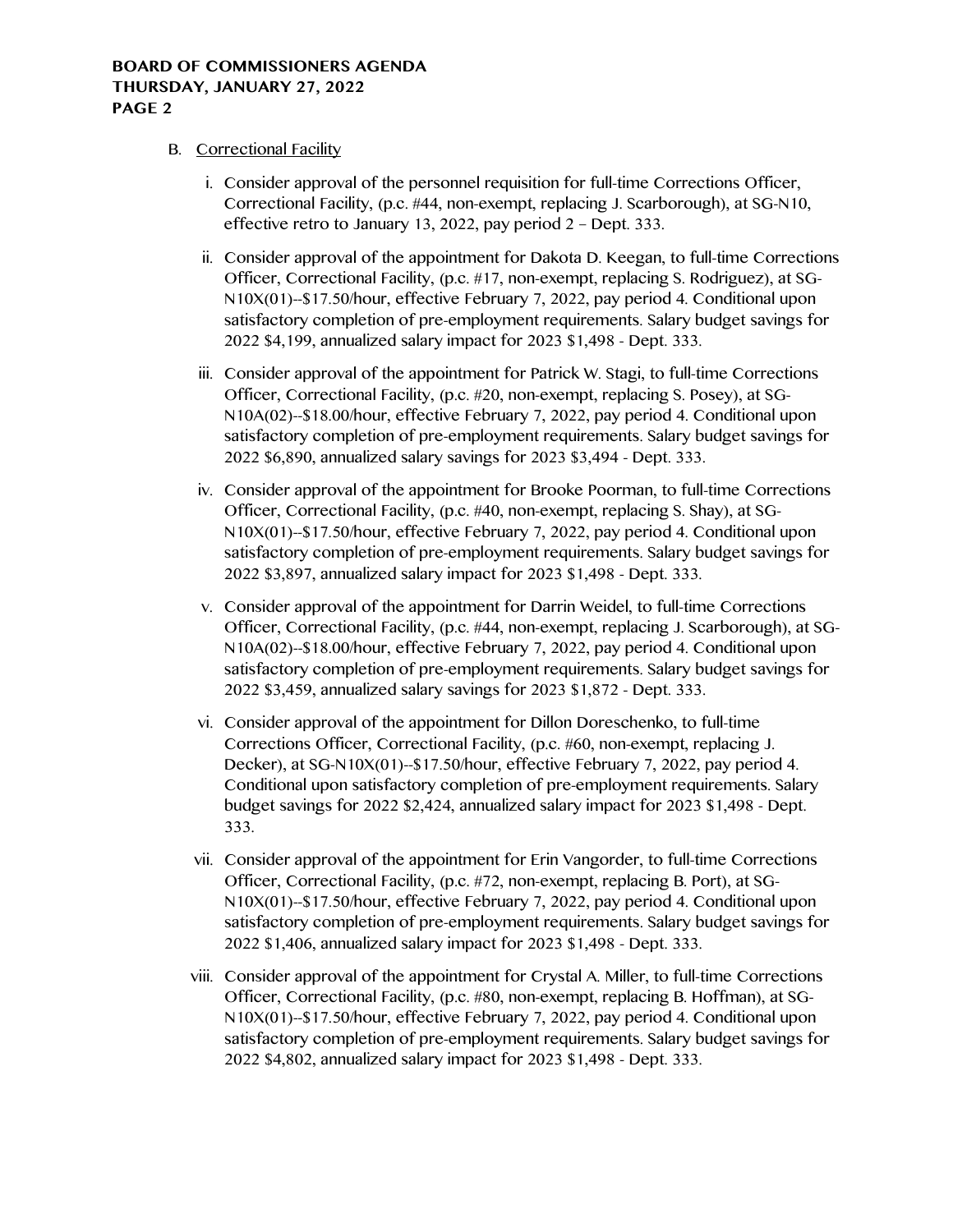- ix. Consider approval of the appointment for Derek M. Orwig, to full-time Corrections Officer, Correctional Facility, (p.c. #91, non-exempt, replacing S. Norris), at SG-N10X(01)--\$17.50/hour, effective February 7, 2022, pay period 4. Conditional upon satisfactory completion of pre-employment requirements. Salary budget savings for 2022 \$4,802, annualized salary impact for 2023 \$1,498 - Dept. 333.
- x. Consider approval of the appointment for Colton D. Bickel, to full-time Corrections Officer, Correctional Facility, (p.c. #92, non-exempt, replacing B. Davis), at SG-N10X(01)--\$17.50/hour, effective February 7, 2022, pay period 4. Conditional upon satisfactory completion of pre-employment requirements. Salary budget savings for 2022 \$4,802, annualized salary impact for 2023 \$1,498 - Dept. 333.

**Action:** APPROVE Correctional Facility items i-x.

- C. Emergency Communications 911
	- i. Consider approval of the personnel requisition for on-call/occasional 911 Dispatcher-Public Safety Telecommunicator, Emergency Communications 911, (p.c. #28, nonexempt, replacing K. Seeger), at SG-N09, effective retro to January 25, 2022, pay period 3 – Dept. 354.
	- ii. Consider approval of the reinstatement for Lucas A. Morningstar to oncall/occasional 911 Dispatcher-Public Safety Telecommunicator, Emergency Communications 911, (p.c. #28, non-exempt, replacing K. Seeger), at SG-N09E(05)-- \$18.66/hour, effective January 31, 2022, pay period 4. Salary budget savings for 2022 \$1,719, annualized salary savings for 2022 \$428 – Dept. 354.

## **Action**: APPROVE Emergency Communications 911 items i-ii.

D. Public Defender - Consider approval of the personnel requisition for full-time Legal Secretary 2, Public Defender, (p.c. #09, non-exempt, replacing C. Tomblin), at SG-N08, effective retro to January 22, 2022, pay period 3 – Dept. 132.

**Action:** APPROVE the personnel requisition for Public Defender.

## V. REPORT ON JUDICIAL PERSONNEL ITEMS

# Court Administration

- i. President Judge Pamela Ruest has approved the personnel requisition for full-time Central Court Coordinator, Court Administration, (p.c. #13, non-exempt, replacing R. Stoner), at SG-N10, effective January 11, 2022, pay period 2 – Dept. 271.
- ii. President Judge Pamela Ruest has approved the personnel requisition for full-time Law Clerk, Court Administration, (p.c. #25, non-exempt, replacing E. Ishler), at SG-N16, effective January 12, 2022, pay period 2 – Dept. 271.

## VI. REPORT ON ROW OFFICE PERSONNEL ITEMS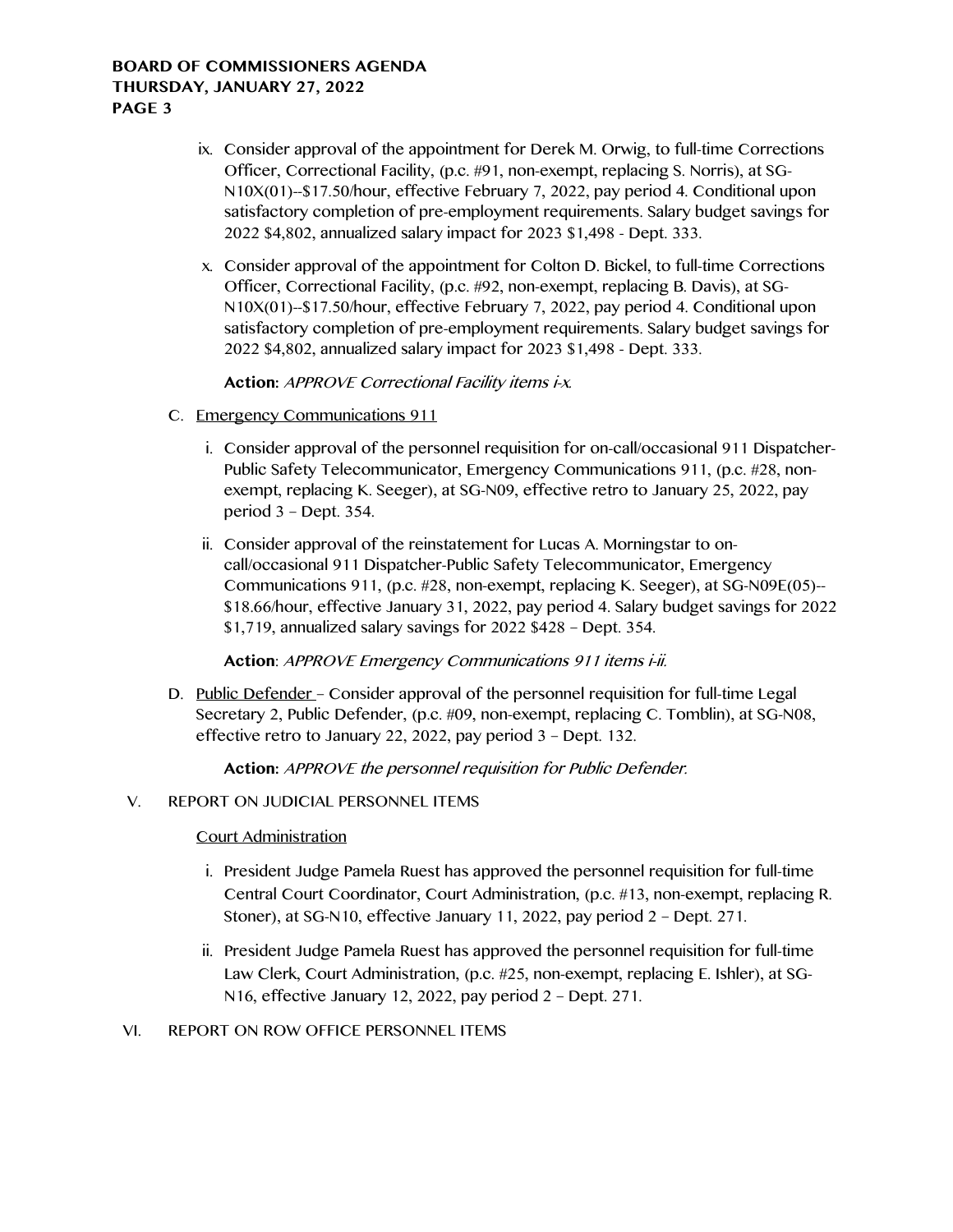#### VII. NON-PERSONNEL ITEMS

Housing – Consider approval of First Time Home Buyer program application with credit score exception; applicant demonstrates suitable financial status– Dept. 815.

**Action:** APPROVE application to the First time Home Buyer program.

#### VIII. BUDGET REVISION

Financial Management – Budget revision to increase indirect costs for Domestic Relations – Dept. 113.

| <b>TRANSFER FROM</b> |       |                          |          | <b>TRANSFER TO</b>                              |       |                                          |          |
|----------------------|-------|--------------------------|----------|-------------------------------------------------|-------|------------------------------------------|----------|
| Dept.                | Acct. | Description              | Amount   | Dept.                                           | Acct. | Description                              | Amount   |
| 129                  | 99911 | Transfer to DRS          | \$34,133 | 111, 112,<br>113, 114,<br>124, 125,<br>143, 161 | 58690 | Internal credit<br><b>Indirect Costs</b> | \$34,133 |
| 281                  | 42211 | <b>PA DPW General</b>    | \$720    | 281                                             | 88681 | Internal charge IT<br>Infrastructure     | \$720    |
| 281                  | 59901 | Transfer from<br>General | \$34,133 | 281                                             | 88690 | Internal charge<br>Indirect Cost s       | \$34,133 |

**Action:** APPROVE the budget revisions.

## IX. CONSENT AGENDA

- A. Planning Certification of appropriations for the 2022 Agricultural Land Preservation Program in the amount of \$112,661, which is funded as follows: County \$80,000, 2021 Clean and Green Interest \$32,659 and Ferguson Township \$2 – Dept. 846.
- B. Probation Contract with Vigilnet to provide electronic alcohol and house arrest monitoring services. The contract is for the period of January 1, 2022 through December 31, 2022 – Dept. 301.
- C. Human Services
	- i. Adult Services
		- 1. Contract with Interfaith Human Services to provide emergency heating assistance to eligible Centre County residents through the Emergency Rental Assistance Program. The contract total is \$100,000, which is Federally funded for the period of January 1, 2022 through April 30, 2022 – Dept. 501.